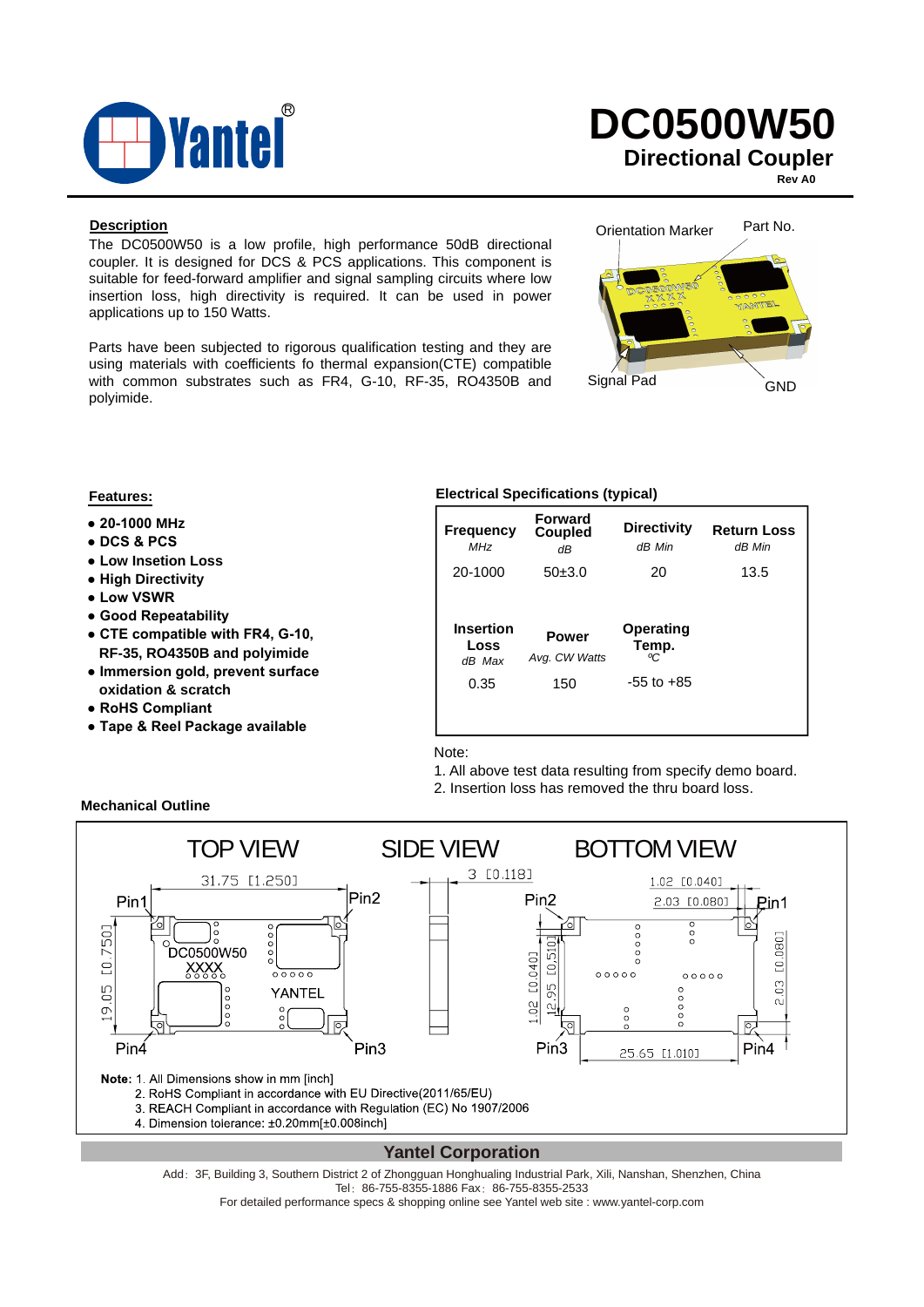

#### **Directional Coupler Pin Configuration**

The DC0500W50 has an orientation marker to denote Pin1. Once port one has been identified the other ports are known automatically. Please see the chart below for clarification:



#### **Typical Performance Data (@25**℃**)**

| Frequency | Forward<br>Coupled | Transmissio<br>n | <b>Insertion</b><br>Loss | Reflected<br>Coupled | Return Loss(dB) |                 |
|-----------|--------------------|------------------|--------------------------|----------------------|-----------------|-----------------|
| (MHz)     | (dB)               | (dB)             | (dB)                     | (dB)                 | S <sub>11</sub> | S <sub>33</sub> |
| 20        | $-50.78$           | $-0.01$          | 0.01                     | $-75.14$             | $-32.02$        | $-45.61$        |
| 69        | $-50.39$           | $-0.02$          | $-0.02$                  | $-74.14$             | $-31.49$        | $-36.58$        |
| 118       | $-50.55$           | $-0.04$          | $-0.04$                  | $-75.65$             | $-31.42$        | $-33.16$        |
| 167       | $-50.64$           | $-0.06$          | $-0.06$                  | $-75.26$             | $-31.92$        | $-30.76$        |
| 216       | $-50.62$           | $-0.07$          | $-0.07$                  | $-75.29$             | $-32.46$        | $-29.11$        |
| 265       | $-50.57$           | $-0.08$          | $-0.08$                  | $-76.33$             | $-32.70$        | $-27.51$        |
| 314       | $-50.49$           | $-0.11$          | $-0.11$                  | $-77.70$             | $-31.46$        | $-26.20$        |
| 363       | $-50.34$           | $-0.13$          | $-0.13$                  | $-77.61$             | $-29.07$        | $-24.40$        |
| 412       | $-50.32$           | $-0.16$          | $-0.16$                  | $-79.31$             | $-26.42$        | $-22.98$        |
| 461       | $-50.21$           | $-0.17$          | $-0.17$                  | $-82.30$             | $-24.22$        | $-21.59$        |
| 510       | $-50.28$           | $-0.21$          | $-0.21$                  | $-84.38$             | $-22.39$        | $-20.35$        |
| 559       | $-50.16$           | $-0.23$          | $-0.23$                  | $-87.33$             | $-20.75$        | -19.24          |
| 608       | $-50.23$           | $-0.24$          | $-0.24$                  | $-87.15$             | $-19.42$        | $-18.23$        |
| 657       | $-50.16$           | $-0.25$          | $-0.25$                  | $-95.61$             | $-18.25$        | $-17.40$        |
| 706       | $-50.26$           | $-0.28$          | $-0.04$                  | $-87.09$             | $-17.25$        | $-16.66$        |
| 755       | $-50.25$           | $-0.29$          | $-0.03$                  | $-81.90$             | $-16.44$        | $-16.08$        |
| 804       | $-50.28$           | $-0.30$          | $-0.04$                  | $-74.59$             | $-15.74$        | $-15.56$        |
| 853       | $-50.48$           | $-0.32$          | $-0.06$                  | $-83.94$             | $-15.18$        | $-15.18$        |
| 902       | $-50.51$           | $-0.32$          | $-0.32$                  | $-87.43$             | $-14.74$        | -14.86          |
| 951       | $-50.68$           | $-0.32$          | $-0.32$                  | $-81.29$             | $-14.41$        | $-14.67$        |
| 1000      | $-50.66$           | $-0.30$          | $-0.30$                  | $-78.99$             | $-14.17$        | $-14.51$        |

### **Yantel Corporation**

Add: 3F, Building 3, Southern District 2 of Zhongguan Honghualing Industrial Park, Xili, Nanshan, Shenzhen, China Tel: 86-755-8355-1886 Fax: 86-755-8355-2533

For detailed performance specs & shopping online see Yantel web site : www.yantel-corp.com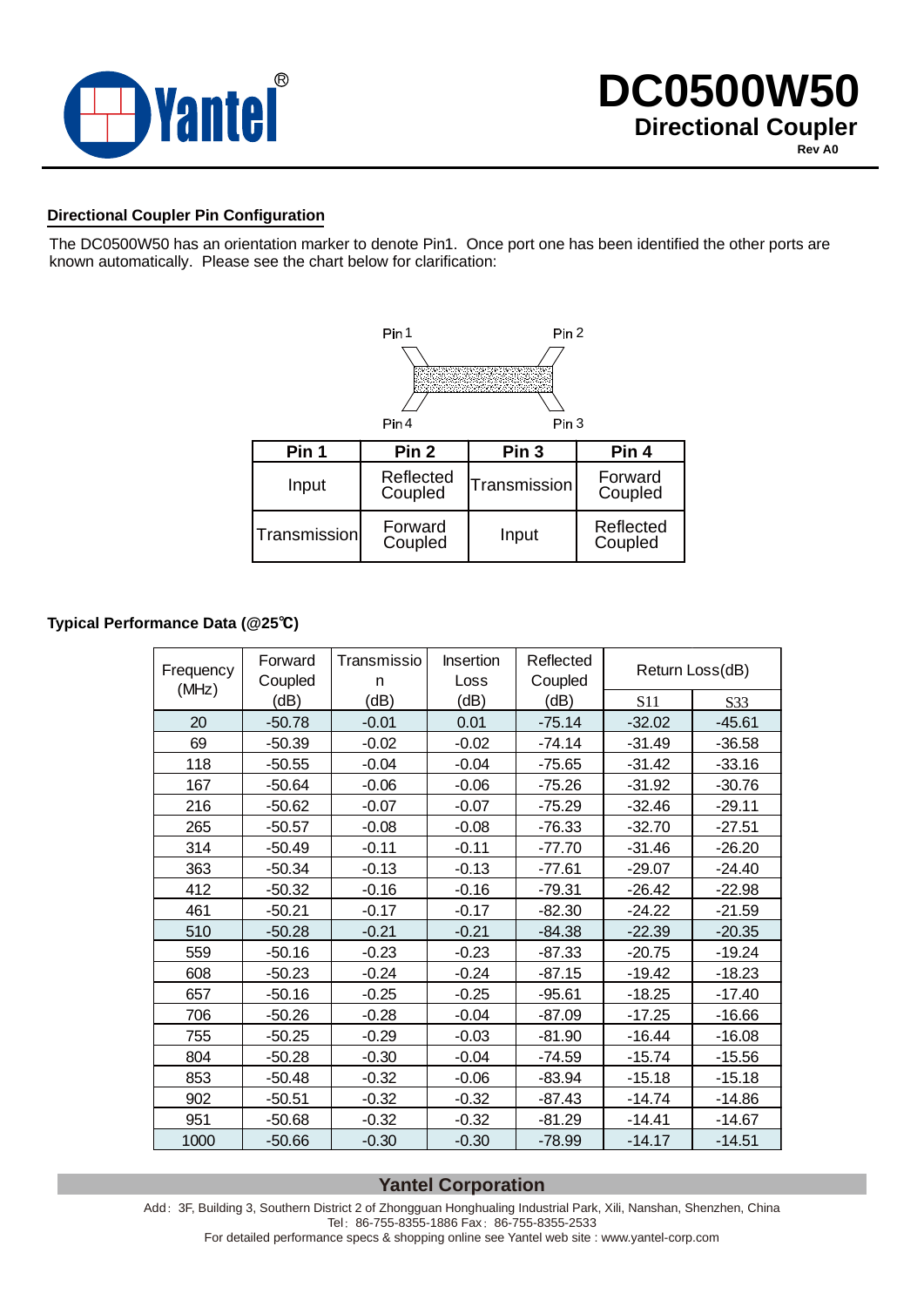

**Rev A0**

#### **Typical Performance ( -55°C, 25°C, 95°C, 125°C : 20-1000 MHz)**





**Yantel Corporation**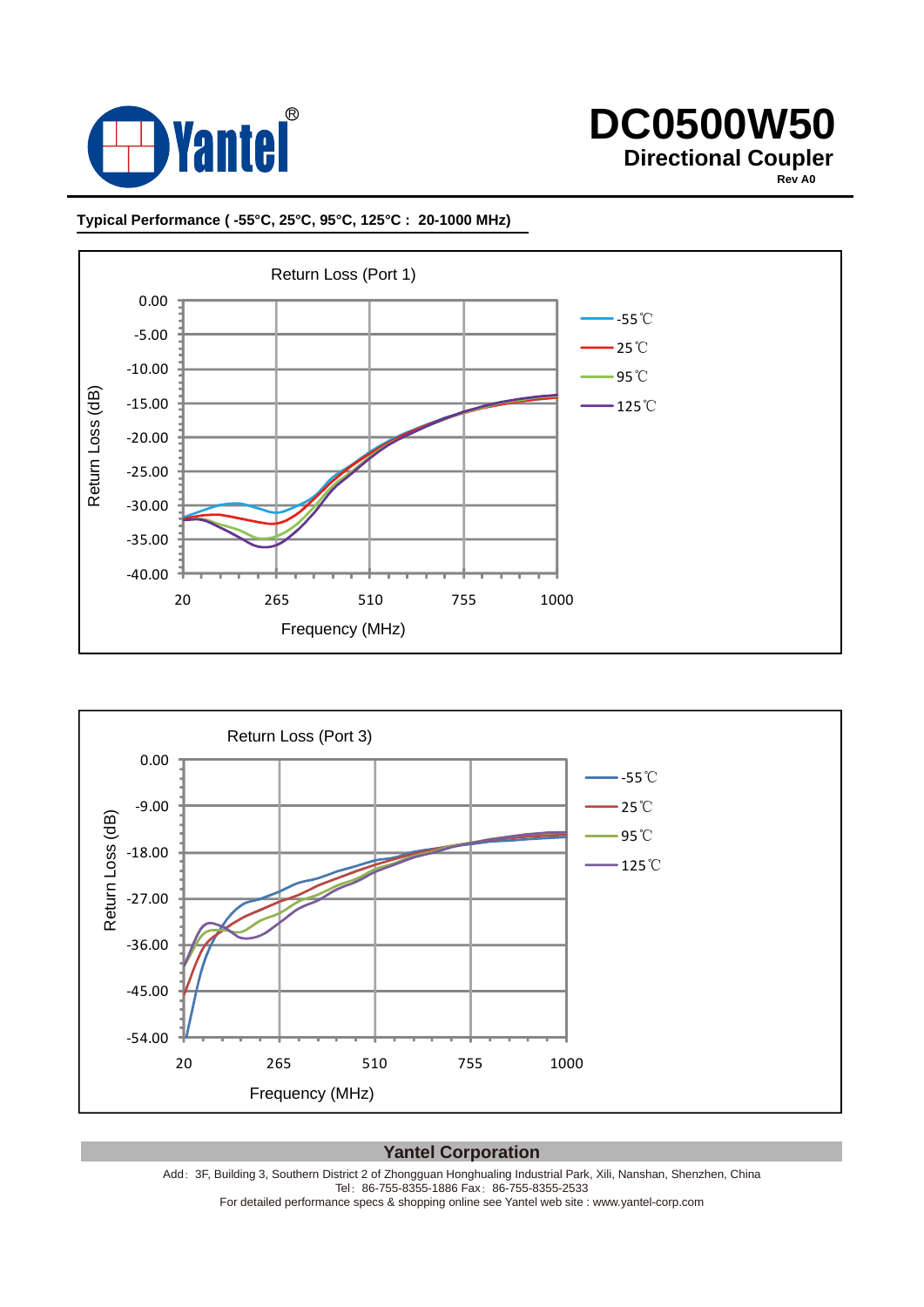

**Rev A0**

#### **Typical Performance ( -55°C, 25°C, 95°C, 125°C : 20-1000 MHz)**



#### **Yantel Corporation**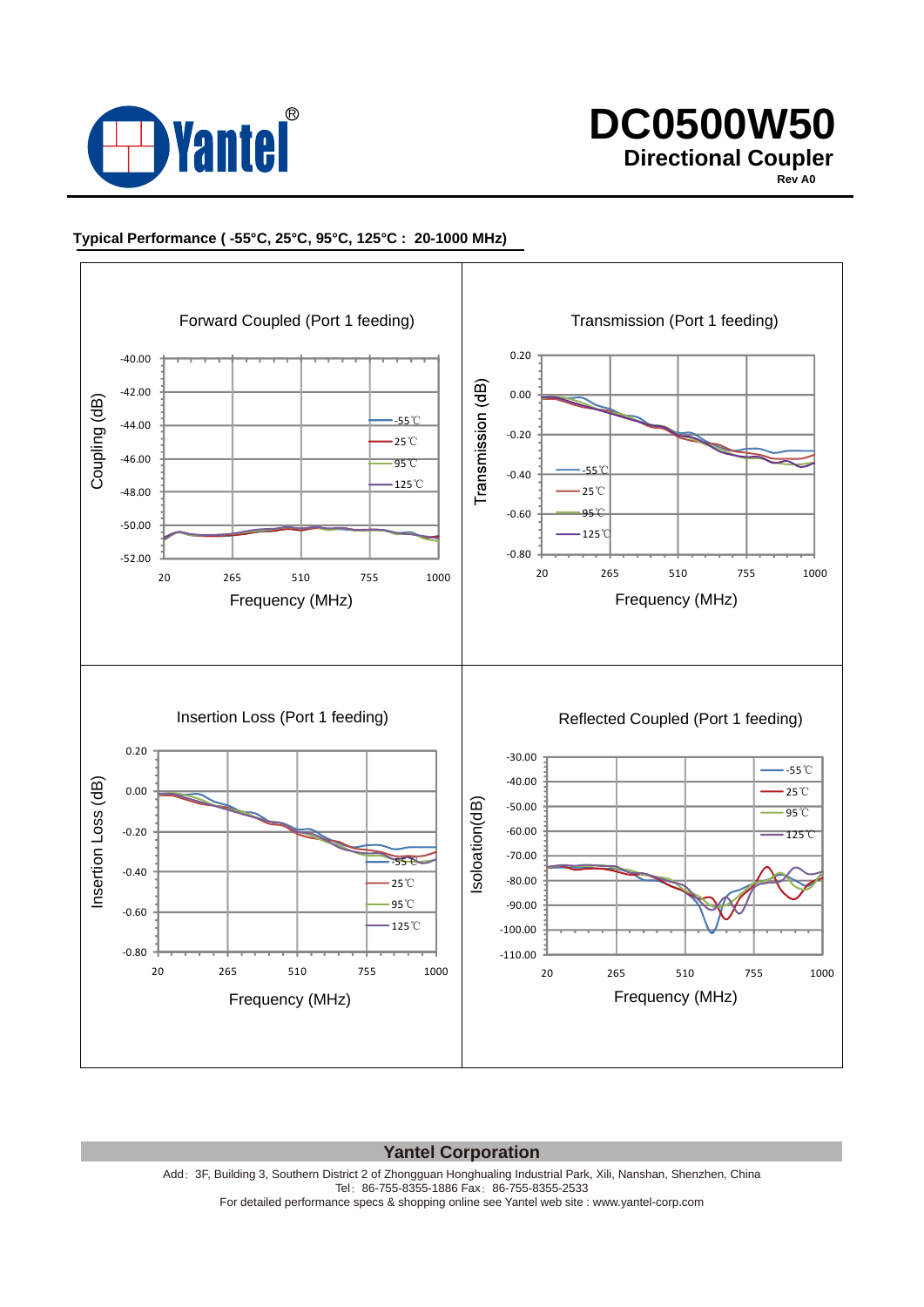

**Rev A0**

#### **Description of Measured Specifications**

| <b>Parameter</b>       | <b>Description</b>                                                                               |  |  |
|------------------------|--------------------------------------------------------------------------------------------------|--|--|
| <b>VSWR</b>            | Voltage standing wave ratio, the impedance match to 50 $\Omega$ , the ideal value is 1:1.        |  |  |
| <b>Return Loss</b>     | Loss of signal power resulting from the reflection caused by discontinuity of transmission line. |  |  |
| <b>Insertion Loss</b>  | The input power divided by sum of power at the Forward Coupled port & transmission port          |  |  |
| <b>Forward Coupled</b> | The input power divided by the power at coupling port.                                           |  |  |
| <b>Transmission</b>    | The input power divided by the power at transmission port.                                       |  |  |
| <b>Directivity</b>     | The power at the Forward Coupled port divided by the power at the Reflected Coupled port         |  |  |

#### **Test Method**

- 1. Calibrating your vector network analyzer.
- 2. Connect the VNA 4 Port to DUT respectively.
- 3. Measure the data of Forward coupled through port 1 to port 4(S41).
- 4. Measure the data of transmission through port 1 to port 3(S31).
- 5. Measure the data of Reflected Coupled through port 1 to port 2(S21).
- 6. Measure the data of return loss port 1, port 3.
- 7. According to the above data to calculate insertion loss, directivity.

#### Note:

1. When calculating insertion loss at room termperature,

 coupling & transmission data both need remove demo board loss. Please see demo board loss data below the table :

# Port 2 Port 3 Port 4 **Vector Network** Analyzer DUT

#### **Yantel Corporation**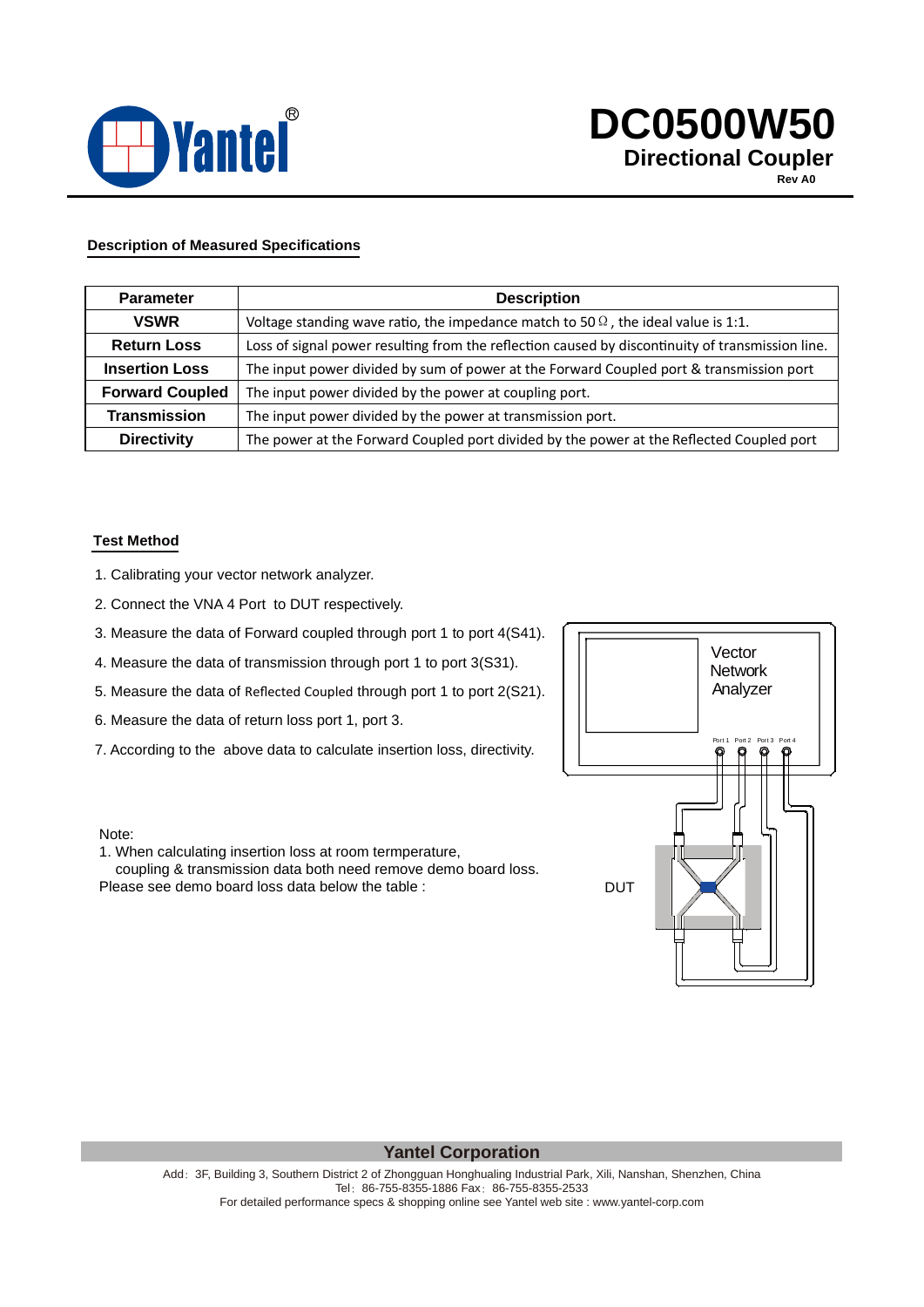

**Rev A0**



NOTE:

1. 50Ω line width is shown above designing from RO4003 dieletric thickness 0.81mm; copper 1 OZ

2. Bottom side of the PCB is continuous ground plane.

3. All dimensions shown in mm [inch].

#### **Reflow Profile**



#### **Yantel Corporation**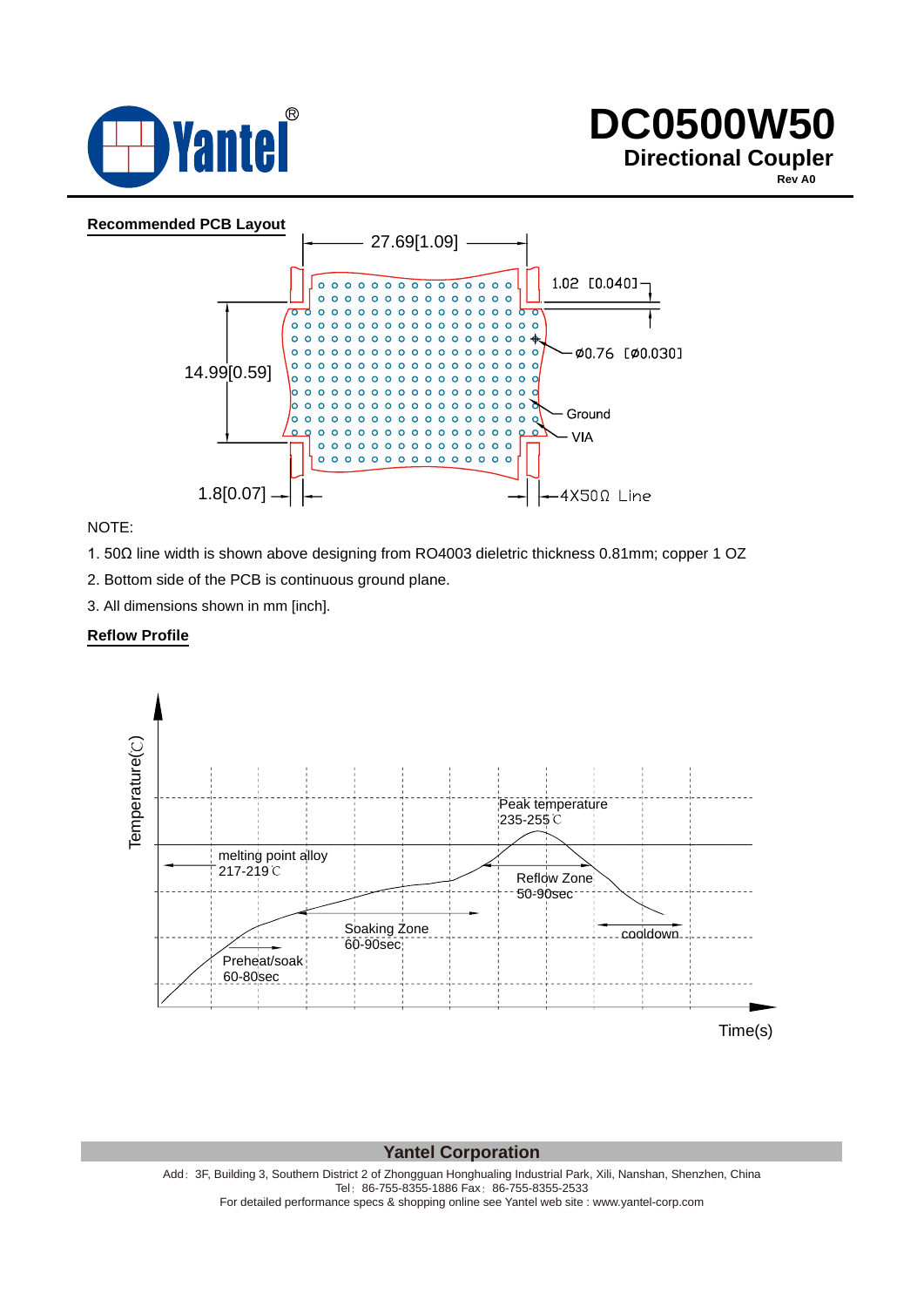

**Rev A0**

#### **Reliability Test Flow**